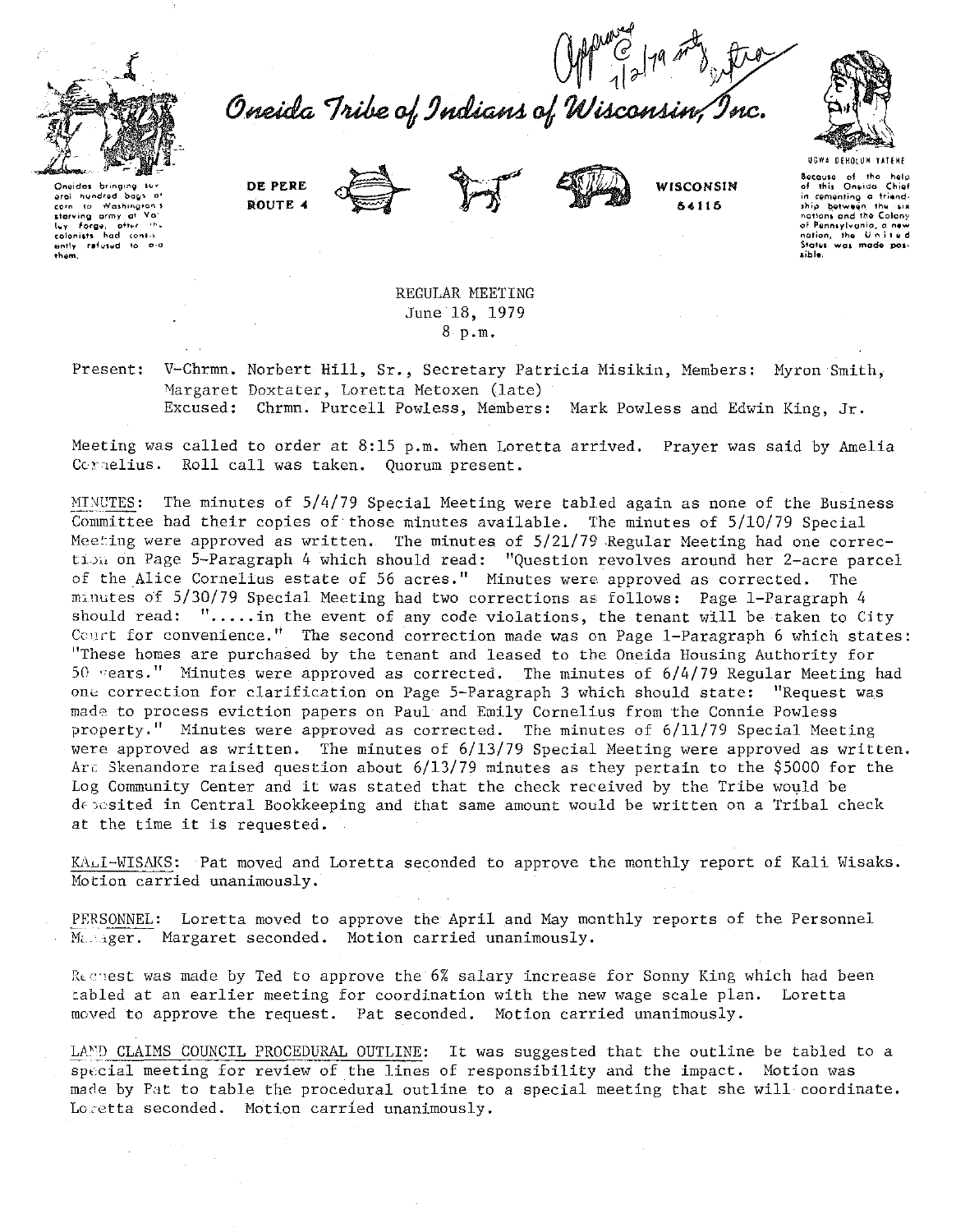$\Diamond$ neida Tribe of Indians of Wis., Inc. Regular Meeting 6/18/79 Page 2

ORA: Pat moved to approve the monthly report of the Oneida Housing Authority for the month of May. Loretta seconded. Motion carried unanimously.

MEMO RE SENIOR CITIZENS: Loretta read her memo of 6/12/79 to those present. She also indicated that the copies did not get sent. Question of procedure was raised that Program Directors should be present when their program has an item on the agenda. Motion was made by Myron to table the memo. Loretta seconded. Motion carried unanimously. Myron moved to check to see if we can get an extension on the deadline for submission which is June 20, 1979. Loretta seconded. Motion carried unanimously.

HEALTH BOARD: Loretta moved to approve the adoption of the Employee Assistance Program. Pat seconded. Motion carried unanimously.

Margaret moved to approve the Health Board minutes of 6/11/79. Pat seconded. Motion **carried unanimously.** 

Recommendations were made on the selection of the Oneida Dental Officer. Secretary read the recommendations which were made by Dr. Furman, Audrey and the Clinic Administrator. Problem cited in this screening process is that we do not have a Committee set up for screening professional staff members. Loretta moved to approve the first selection, Dr. Roger F. La Storia, DDS, for the position of Dental Officer. Pat seconded. Motion **carried unanimously.** 

MUSEUM: Loretta moved to approve the request that Nori Joyce Damrow be named to the Museum.Board. Myron seconded. Motion carried unanimously.

Alan Crooks indicated that Channel 11 is doing a review of the year 1954 and is interested in doing a slot on the Oneidas. The interview could take place at the Museum at the Grand Opening. He requested the names of persons he could contact for information on what was going on within the Tribe that year. Names suggested were: Eva Danforth, Althea Schuyler, Jim Schuyler, Cecil Skenandore. Motion was made by Loretta that if the persons suggested were not available, it be at the pleasure of the Chairman to appoint someone to do the interview. Margaret seconded. Motion carried unanimously.

Pat moved to approve the monthly report of the Museum for May. Loretta seconded. Motion **carried unanimously.** 

EDUCATION: Ron Skenandore requested reconvening the original JOM Formula Committee to select our JOM funding formula option. Loretta moved that the original JOM Formula Committee be reconvened to recommend an option. Pat seconded. Motion carried unanimously.

Recommendation was made for a one-time bonus of \$750 for Cheryl Cornelius since she has assumed additional responsibilities of the vacant Education Officer position. Discussion.ensued on the Education Directors position. Motion made by Margaret to table the request for the bonus until the Business Committee has met and discussed the Education Directors position. Pat seconded. Vote was 2 for, 1 abstention and 1 opposed (Myron). Motion carried.

Loretta moved that the meeting for the JOM funding Formula Committee be June 26, 1979, at 8:30a.m. at Ron's office, with the members of the sub-committee to be determined later. Margaret seconded. Motion carried unanimously.

Rochelle Primeau announced Career Day on July 2, 1979 and Educational Opportunity Nite on August 22, 1979 as noticed in the pamphlet EOC has developed and is distributing.

Myron moved to approve Ron's monthly report for May. Loretta seconded. Motion carried **unanimously.**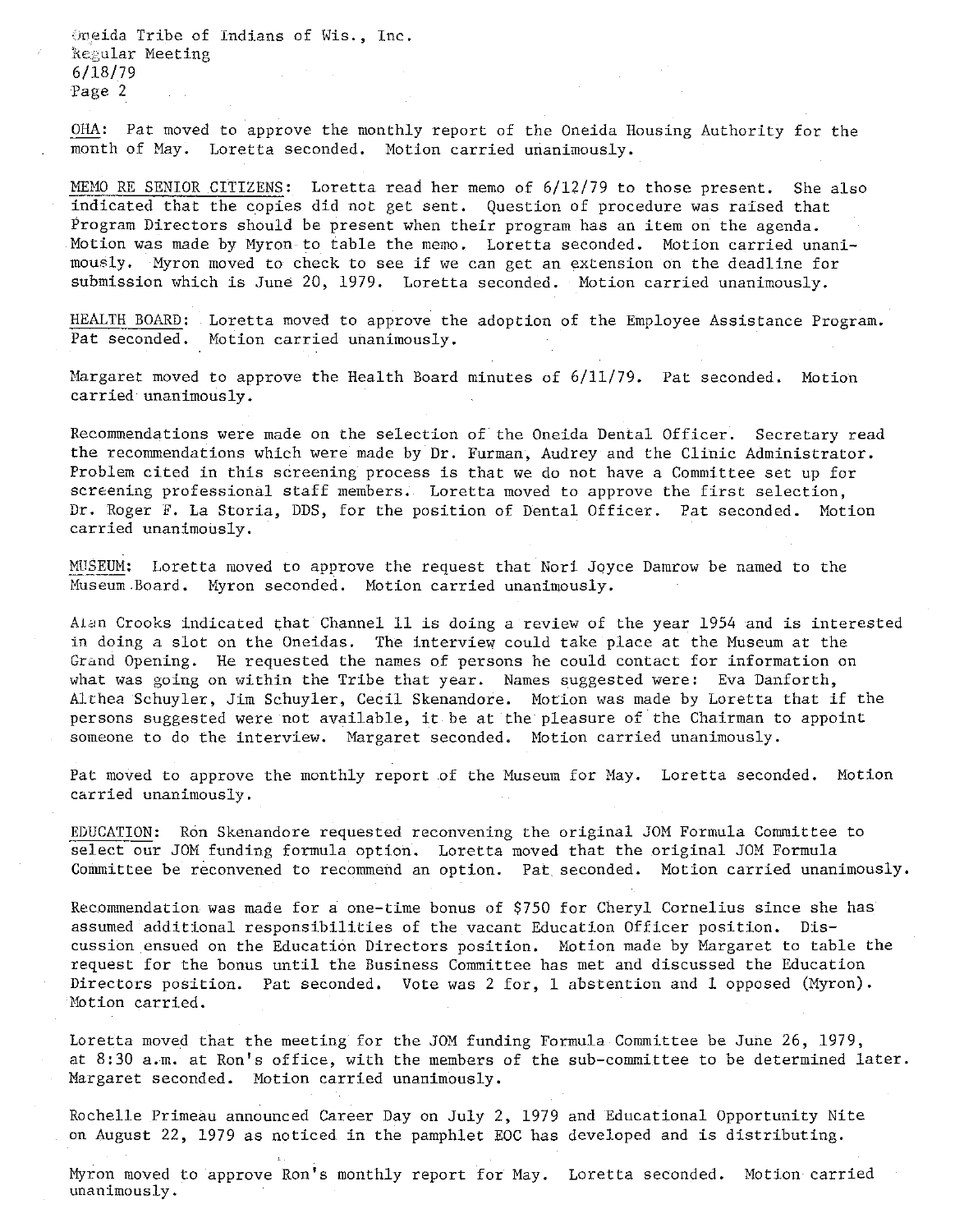Oneida Tribe of Indians of Wis. Regular Neeting 6/18/79 Page 3

Short break in agenda to allow Ernie Stevens to introduce Kirk Kickingbird who will be conducting the workshops on sovereignty and jurisdiction that Francis Skenandore coordinated. The workshops start on June 19 at 8:30 in Room 22 at Sacred Heart Center. This is a four-day workshop.

PLANNING OFFICE: Request was made to approve the FY '79 701 application proposal which begins August 15, 1979 in the amount of \$12,000. The proposal includes a one-third match of \$6000 from the Tribe which would come from our CDBG. Loretta stated that our proposals should reflect 6% in indirect costs per a conversation with our Controller who has applied for 7.9%. Discussion ensued on the \$6000 matching share as proposed. Loretta moved to approve the recommendation for the one-third match for the 701 application. Pat seconded. Vote was 3 for and 1 opposed (Nyron). Nyron stated for the record that he opposed because we would be taking the matching share figure out of the CDBG and that we do not have a clear statement of that financial status as indicated in the audit. The Finance Committee indicated that the timeline for having updated information will be September 1, 1979, per the Controller. Notion carried.

Carl requested travel permission to attend the fourth annual United Indian Planners Association National Conference on August 5 - 9, 1979 in Spokane, Washington, and for the June bi-monthly meeting of the Association of Wisconsin Planners in Wauwatosa on June 21, 1979. Nargaret moved to approve the travel reqvests. Loretta seconded. Vote was 3 for and 1 opposed (Nyron). Notion carried.

Carl and Francis recommended that Norbert Hill attend a meeting on Trans-Canada Enterprise ys. Muckleshoot Indian Tribe on June 29, 1979 in Auburn, Washington. Francis' memo slated that the case would be felt here and that we are dealing with the same issues. It was suggested that one of the Planners attend that meeting also for purposes of **inLormation for writing our zoning ordinance. Loretta meved to approve the first recom**mendation that Norbert attend the meeting and secondly that we also approve travel for Doug Smith with funds from the General Fund. Margaret seconded. Motion carried unanimously

Loretta moved to approve the monthly report of the Planning Office. Nargaret seconded. Vote was 3 for and 1 opposed (Myron). Motion carried.

Request stated in a memo from Bruce Schaepe was that the landscaping costs at the Cora House Park Development site be paid by selling the excess sand from the proposed pond at a rate of \$.75 per cubic yard with any excess funds being put into a fund for additional development of this or other parks. Loretta moved to approve the request. Pat seconded. Vote was 3 for and 1 opposed (Hyron). Hotion carried.

OTDC: Ernie requested a special meeting with the Business Committee to act on changes in their Charter before the July elections. Loretta moved that a special meeting occur on Thursday, June 28, 1979 at 9 a.m. at the Tribal Building with OTDC. Pat seconded. Hotion carried unanimously.

Ernie stated that he would be putting an ad in the Kali Wisaks advertising the fact that OTDC/IAP are available for work on a labor plus materials, cost reimbursable basis at \$3/hour plus overhead and marginal profit. This process would include estimates (free) and would be worked out on a contract to protect all parties.

Pat moved to approve the monthly report of OTDC. Loretta seconded. Motion carried **unanimously.**